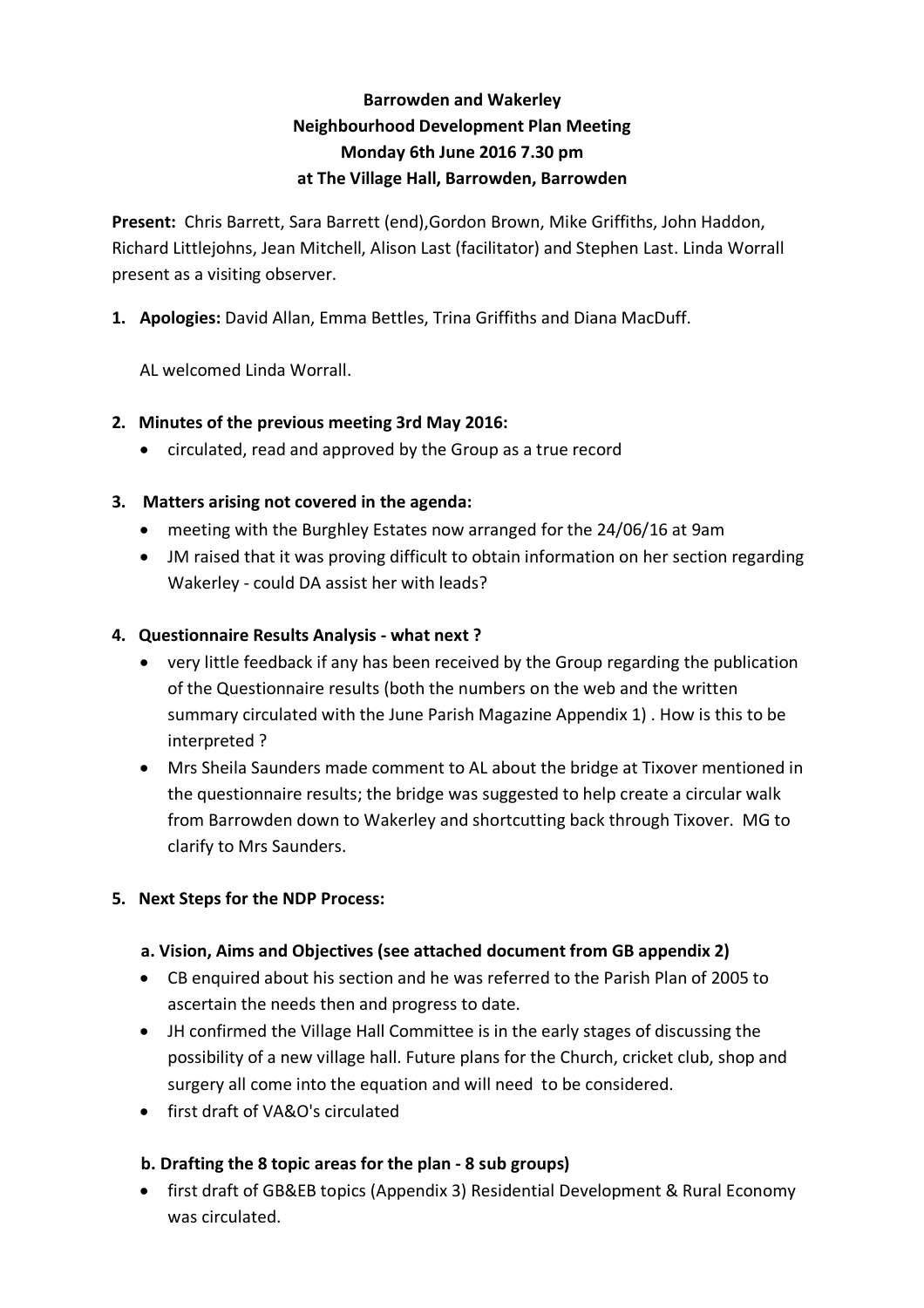- these are based on the structure of the Cottesmore NDP but tailored to Barrowden's responses. It was agreed that the other topic areas to be drafted follow the same format/structure of Cottesmore using their template. GB will circulate the four Cottesmore documents, GB's and EB's first draft paper and also the draft of Vision ,Aims and Objectives.
- agreed that the other seven topic areas should be drafted and benchmarked against the results of the Questionnaire (figures) circulated previously and available on the PC website.
- JH presented his first draft on utilities (appendix 4) which he will build on.
- discussion ensued on finding out the depth of value on the shop, church, surgery, village hall etc but planning issues are of primary importance. Action needed to engage these stakeholders and group reminded that some issues have already been given to the B Parish Council
- the topic groups are as confirmed below:-
	- Conservation JM and TG
	- Our Surroundings MG
	- Recreation and Leisure CB and SB
	- Housing GB and EB
	- Transport DA
	- Rural Economy GB and EB
	- Utilities JH and MG
	- Healthcare TG and S Pickwoad
	- Aims and Objectives and Introduction AL

# **6. Funding Update**

- SB has obtained some very useful information on suitable candidates to assist our project
- to obtain a shortlist of three candidates is the desired target including what we expect them to achieve
- the sub group is to finalize a draft tender document to assist in achieving the right person and at what cost
- sub group to meet after 20/06/16 to progress

# **7. Finance Update**

- there has been no further activity to report since the last meeting
- JH provided an up to date copy of the account (Appendix 5)

# **8. Any Other Business**

- AL to arrange meetings with other stakeholders e.g. Village Hall, Surgery, Church, etc
- AL to obtain an AO size map of Barrowden to be used in the Groups discussion on Existing Planned Development Limits at the next meeting
- another main agenda item for the next meeting is to review progress from the Topic sub Groups